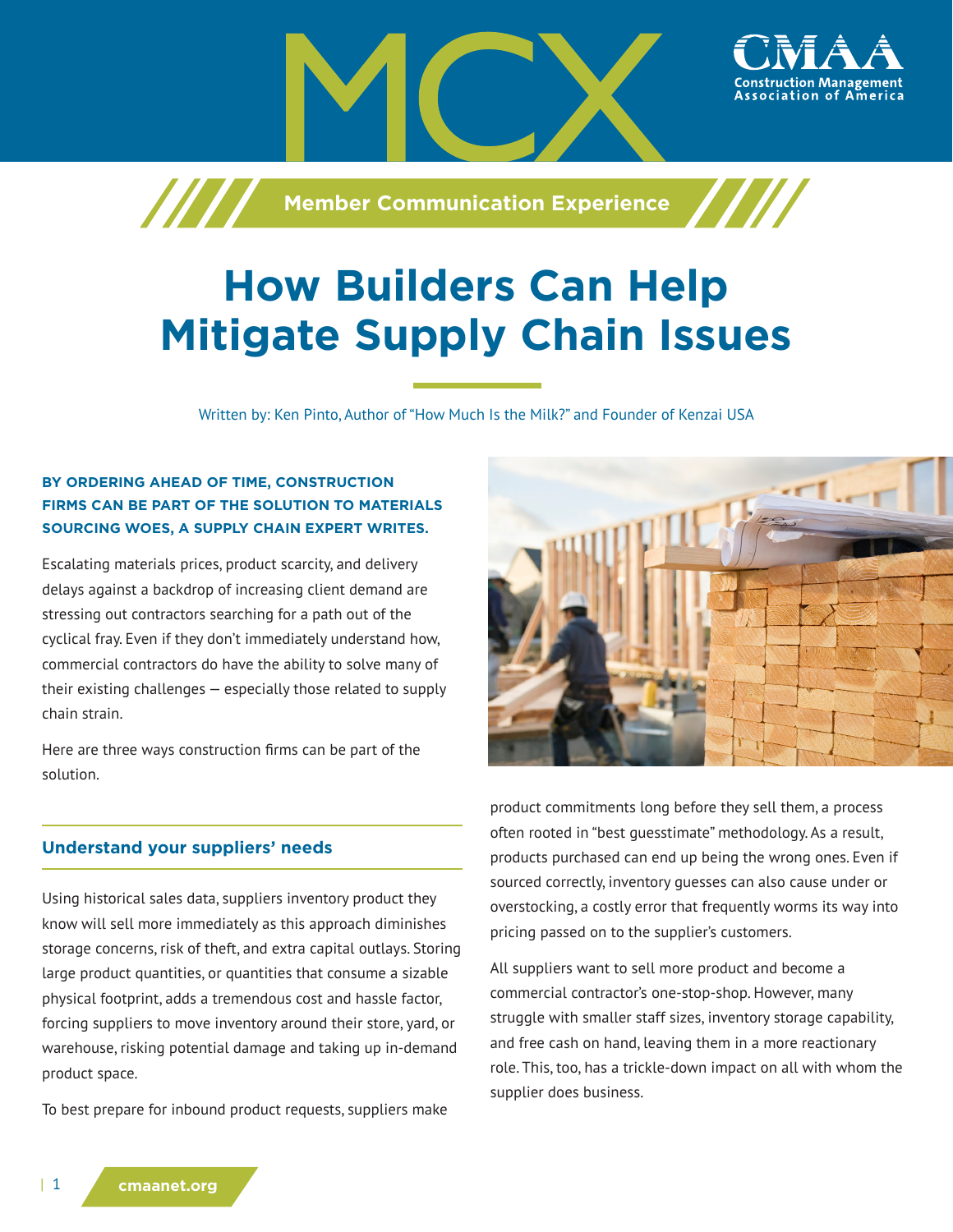#### **Plan for demand**

As a construction manager, I learned the value of material management and its positive effect on construction cycle time. It started with a general timeline for build projects. I realized that once foundation work begins, it took roughly 60 to 90 days before steel studs (among other materials) were needed on site. Armed with this information, I was able to communicate quantity demands and product SKUs to my supplier in advance, giving it ample notice to procure, more cost effectively, what was needed to fill my order. After a year of tracking material costs and talking with my suppliers, I discovered that I could get even better product pricing, decrease construction cycle time, and increase product capacity for my suppliers by first giving them what they needed.

 $\boldsymbol{H}$ 

The two most requested pieces of information were SKUs and the date needed. The secret sauce to reducing my and my supplier's costs was by giving this information to my supplier in advance of when I needed materials on site. Ordering product 24 to 48 hours in advance squanders the opportunity for proper demand planning. A week or two advanced notice is helpful but typically isn't long enough to make a difference.

I learned that the greatest cost (and relationship benefit) was gained by providing 30-, 60-, and even 90-day advance notice windows. When suppliers are given time to prepare for future sales, they can more efficiently source products at better prices, resulting in worthwhile cost reductions for their customers. They can also more confidently ensure delivery when needed rather than store unused inventory or content with delivery delays that set everyone back.

Contractors who understand the value of supplier relationships and collaboration find a way to order with longer lead times.

### **Establish supplier loyalty**

Even though it may be hard to read (and even harder to accept), we are part of the problem.

A supplier's challenges are exacerbated when contractors make last-minute changes or threaten to buy from a competing supplier to save a few pennies. Commercial contractors have also been known to delay the process of awarding subcontracts in the hopes of finding a lower price (i.e., the buy-out). These tactics do little to solve the problem and instead fracture relationships and create delays that could be completely avoided by working more collaboratively with an existing supplier.

The winning formula is quite simple. When dealers have advance knowledge of product demand, they operate more efficiently. That, in turn, helps builders and contractors to do the same. The ancillary benefits include a more harmonious (and less acrimonious) relationship and a reduction in operation costs for all.

It's important to be loyal and align with suppliers that will support your business and view your relationship as a longerterm partnership beyond just one sale.

The current building climate and added insults of raw material inflation, limited product availability, and increased shipping costs signal an urgency to our industry to flip the script and invert our previously adopted processes to give suppliers what they need to keep the flow of products and materials moving.  $\mathcal{L}$